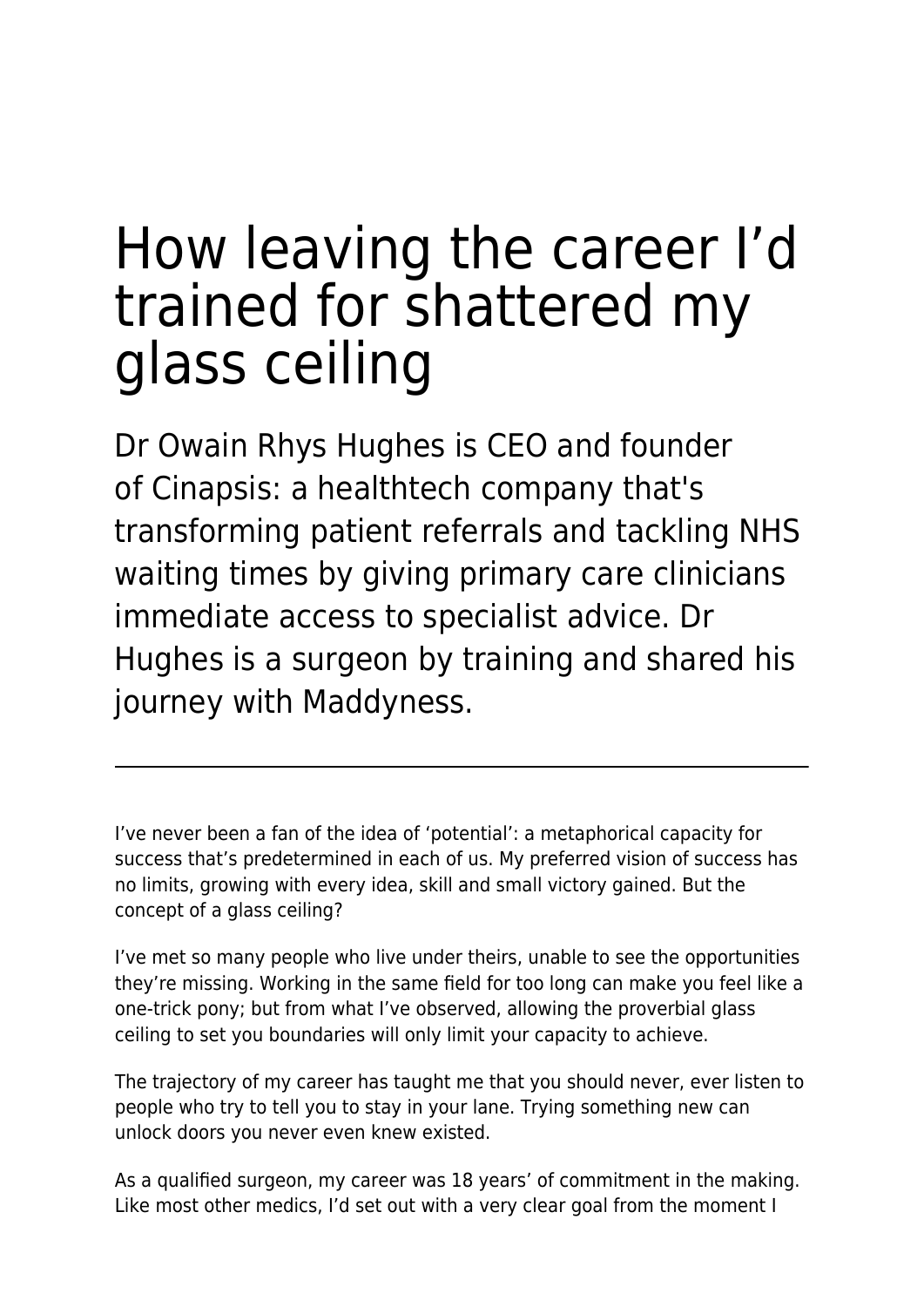applied to university: I wanted to fix things. Medicine seemed like the most obvious way to achieve this, but it's notoriously difficult to change direction once you're on this path. Not to mention the limited options once you qualify.

You might choose paediatrics over General Practice, but it's always assumed you'll stay on the front line for the best part of your career. Supervisors can also be actively disparaging should you express an ambition to shake up the status quo. For this reason, despite the respectability and sense of fulfilment, a career in medicine can sometimes feel stifling.

Going into medicine, we're all aware that long and unpredictable shifts are part and parcel of the job. But the drive to have an impact doesn't make the relentlessness of the work any easier, and the same can be said for professionals in many other fields.

It's unsurprising that those who take up a trade or vocation can end up feeling as though this thing they've trained for is all they can do. It's hard to accept that there might be more to life. When you've spent years studying such a specific subject, and [hours on the job honing your skills,](https://www.maddyness.com/uk/2020/06/09/top-10-most-in-demand-career-and-business-skills-for-2020/) it's inevitable to accrue a sense of duty and obligation that can cloud any greater ambitions.

But having borne witness to numerous cases of tunnel vision throughout my career, I felt determined never to set myself limits. Over the last three years, I have learnt that choosing to tread a different path can bring you closer to meeting your goals. Like I said, I went into medicine because I wanted to fix problems. In 2018, after 18 years in the game, I handed in my stethoscope to solve a significant one: the NHS' broken referrals system.

I loved practising surgery and am proud of what I achieved, but years in the system brought the pitfalls of an outdated referral management process sharply into focus. I noticed how precious resources were being wasted through unnecessary appointments that could easily be avoided with closer communication between primary and secondary care.

So I built a product called [Cinapsis](https://www.cinapsis.org/) that breaks down silos between these teams; GPs, paramedics and community nurses can share details of a patient's condition with a local specialist in real-time, and make a more informed call on the best course of action. In the majority of cases, there's another service – perhaps in the community – that's more appropriate than an outpatient appointment in 8 weeks' time.

Once I'd realised that smarter triaging led by stronger communication could solve a problem I'd encountered so often, I felt driven to do something about it. But saying goodbye to surgery was far from easy. I was leaving a profession I'd dedicated my life to – and a job I really loved.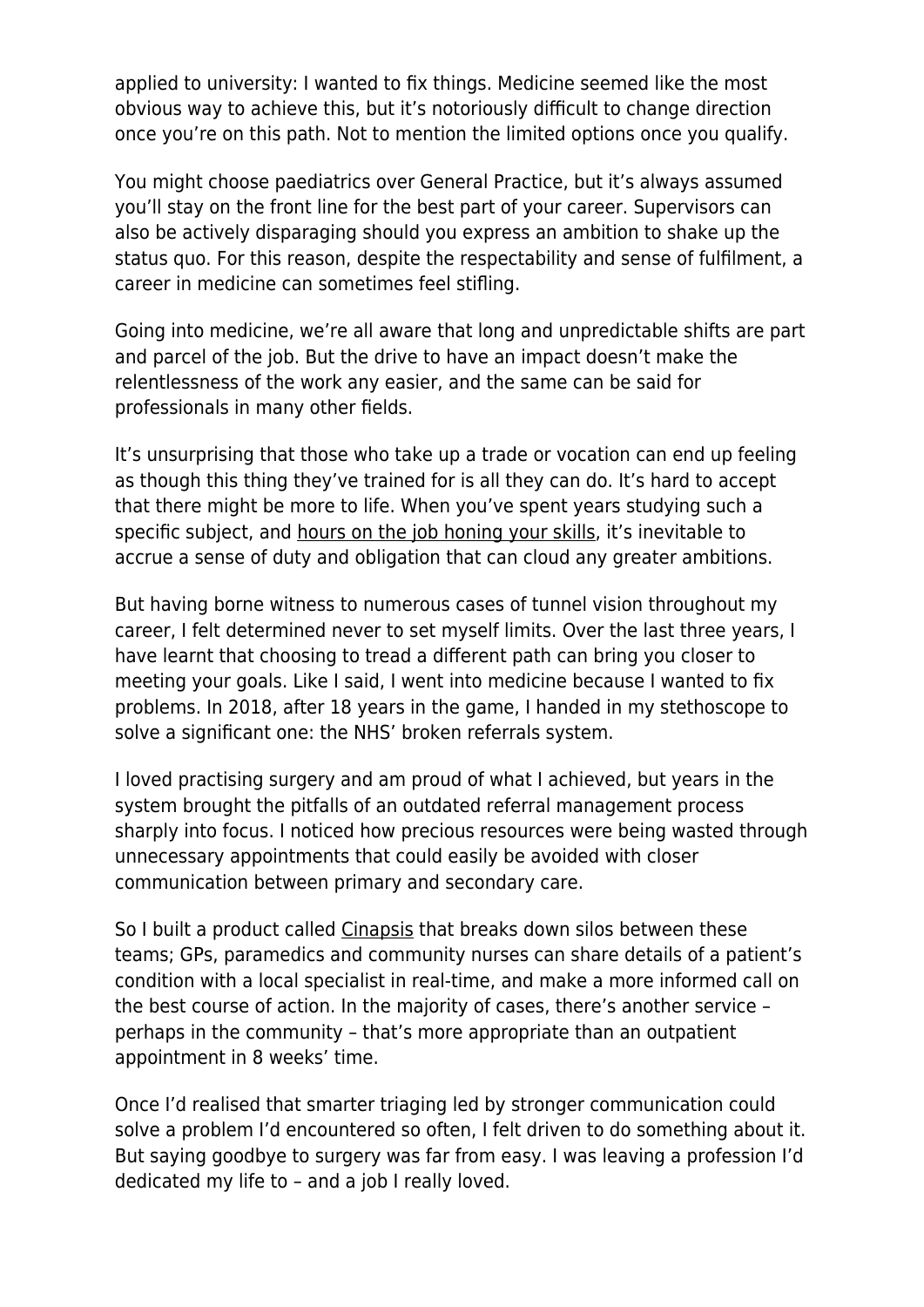I'd set expectations for myself and for others and had earnt respect and credibility for the work I'd done. I had to prepare to answer difficult questions – from colleagues, friends, family and even complete strangers – about why I was leaving this behind.

But I preferred to think that I was actually moving on. I had no idea whether Cinapsis would work, whether it would make money or even whether I'd enjoy this totally new type of role. But I knew it was worth the risk, as I had an opportunity to overhaul a system that simply wasn't working and have a huge positive impact on patients and NHS staff. I had a chance to solve a really important problem with a solution that could be used for many years to come.

I've never looked back. Fixing a different kind of problem became my goal and I've never regretted pursuing it. The world of healthtech is a far cry from life as a surgeon, but I enjoy embracing the new set of skills and challenges that practising medicine didn't give me the opportunity to explore.

I've built a talented and dedicated team and helped thousands of patients access better care, faster. I've gained a whole new set of skills and discovered a different way to have an impact. I thought I'd realised my goals by becoming a surgeon, but venturing into the world of tech showed me how much more I was capable of.

My tech solution was borne out of skills I'd accrued over many years inside the NHS. If it wasn't for the unique insights my career and colleagues in medicine afforded me, I wouldn't have spotted the gap that Cinapsis now fills. But every great idea comes from somewhere; more often than not a series of experiences that serve to shift your perspective. Seeing colleagues living under their glass ceilings – and expecting me to do the same – was what prompted me to shatter mine.

I love being a surgeon. If I hadn't taken this path, I wouldn't be where I am today. But the great thing about leaving a career you've trained for is that you can always return to it down the line if you want to. So why not try something new, if you have the drive? I have no idea what happens when you've reached your 'full potential'. But I do know that once you're rid of the glass ceiling that's limiting your growth, there's no knowing where you will go and what you will achieve.

## Read also

[Healthtech startups rally to tackle coronavirus in the UK](https://www.maddyness.com/uk/2020/04/24/healthtech-startups-rally-to-tackle-coronavirus-in-the-uk/)